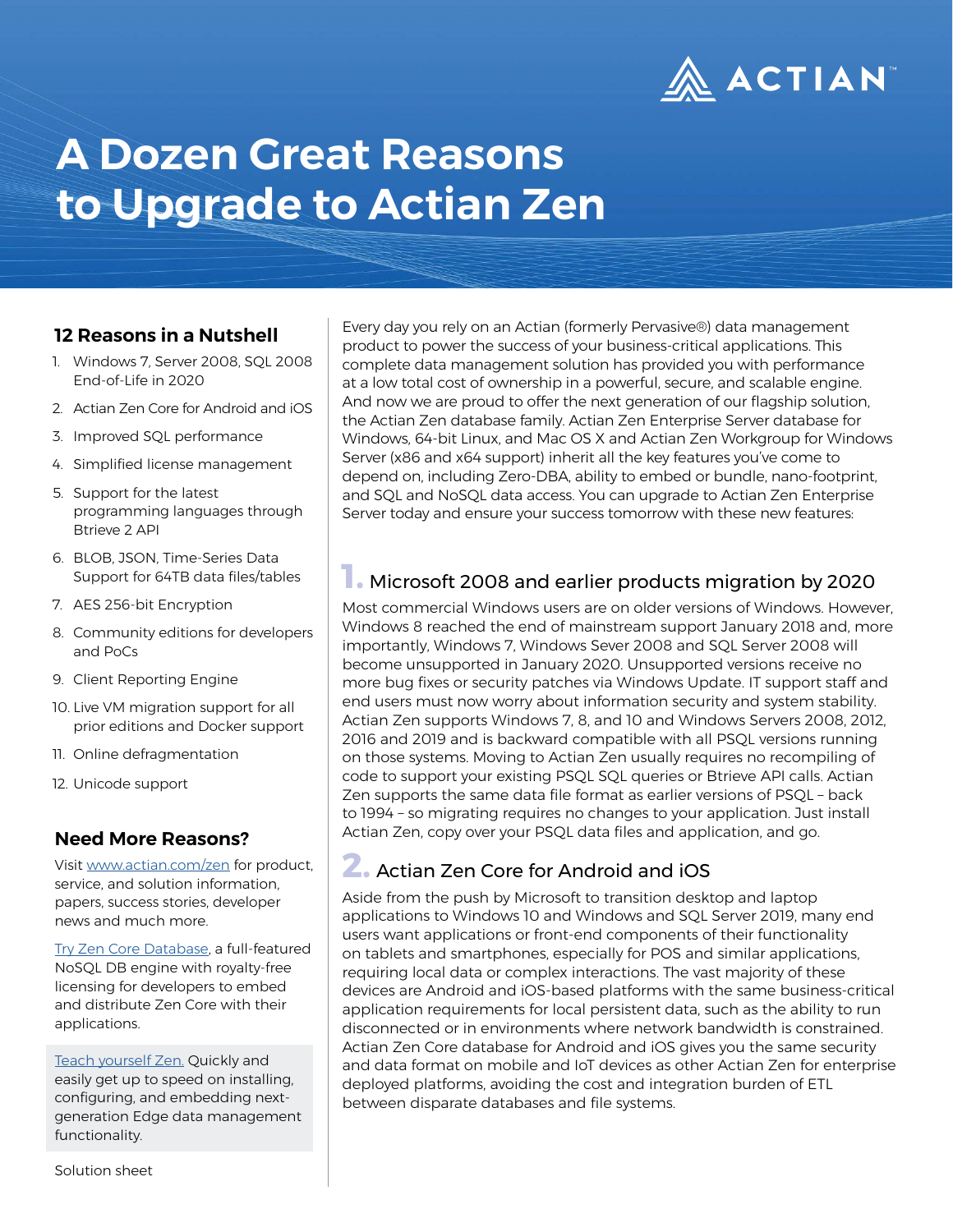## **3.** Improved SQL Performance

Actian Zen Enterprise provides improved SQL performance with a native 64-bit engine (as of PSQL v11) across Windows, Linux and OS X. Actian Zen Workgroup for Windows Sever provides backward compatibility to 32-bit only environments. Actian Zen also supports JDBC 4 drivers for performance improvements over JDBC 2 as well as ADO.Net and ODBC for broaden support.

## **4.** Simplified License Management

Prior versions of PSQL strictly enforced licensing requirements and limited flexibility on hardware changes as well as mobility in VM environments. Additionally, PSQL when running in a VM required Internet connectivity to maintain a valid product key after authorization, creating support issues for customers running v10 and v11. With Actian Zen Cloud Server database, only the machine name is necessary for license authorization, allowing for greater mobility in cloud and virtualized environments – particularly in secure environments, such as behind a firewall. Simplified license management in Actian Zen Cloud Server means reduced support cost and trouble-free application operation for ISVs and end users. Actian Zen Cloud also provides an alternate data size instead of concurrent user pricing model which may be more economical in certain Internet connected use cases.

### **5.** Support for the latest programming languages through the Btrieve 2 API

Actian Zen improves SQL performance for PSQL users, but NoSQL performance will always be better. Plus, many application developers prefer to use standard programmatic APIs to access data. Actian Zen offers the Btrieve 2 API, which includes SWIG files for scripting languages such as Python, Perl, C#, and PHP to enable the API to serve native objects in those environments. Actian Zen also provides a new and simplified C/C++ API for Btrieve. The Windows DLLs for this API are installed with Zen and can be accessed in parallel with legacy API calls.

#### **6.** JSON, BLOB, and Time Series Data Support

Actian Zen adds several new Btrieve API functions and features to support JSON, BLOB, and Timeseries data at comparable or better performance than other narrowly built Document Store or Time-Series databases. Btrieve adds a new key type called AUTOTIMESTAMP to automatically include the current time stamp value in nanoseconds in support of timeseries data such as video, audio and sensor data

streams. File size has been extended to 64 TB with the ability to handle BLOBs and also support for JSON data filtering in Btrieve extended operations.

## **7.** AES 256-bit Encryption Support

Actian Zen improves at-rest data security for PSQL users, adding AES 256-bit encryption of files with owner names up to 32 bytes long. PSQL v12 and earlier versions provided 128-bit encryption, secure at the time of earlier PSQL releases but maybe out of compliance with more recent and stringent security requirements in many industries and use cases.

#### **8.** Community Editions for Developers and expanded Embedded OS support

Actian Zen Enterprise Server and Zen Cloud Server already support traditional Windows and Linux enterprise development and deployment environments – as did prior versions of PSQL. However, with Actian Zen Edge, we've added Windows IoT Core Server and Raspbian Linux distributions on Raspberry Pi ARM 64-bit boards. Actian Zen Core for Android and iOS adds support other embedded environments such as smartphones, tablets and IoT devices. Support for these platforms and new programming languages in the Btrieve API compelled us to provide free, fullfeatured community editions so that developers can do proofs of concept at no cost.

# **9.** Client Reporting Engine

Big report queries can impose a heavy load on PSQL Server v12 and below, competing for resources with the normal stream of smaller transactions. Actian Zen reduces the demand on Zen Server report execution with Zen Reporting Engine set up as a proxy server. This specialized 64-bit engine combines features of Actian Zen Relational Engine and Actian Zen Client Cache Engine to offload big SQL jobs to reduce database server workload. When big queries run on the reporting engine instead of the server, performance for normal production operations can improve.

## **10.** Live VM migration support for all prior PSQL versions and Docker support

Actian Zen Cloud Server provides migration support, enabling any prior version of an embedded or bundled PSQL Vx Server database using VMware vMotion (and its equivalents in Nutanix AHV, Microsoft Hyper-V and Citrix XenServer) to move between virtual machines on different physical machines without disconnecting the client or application that the PSQL Vx instance is servicing. Actian Zen Cloud also provides Docker container support for Windows 10 and Windows Server